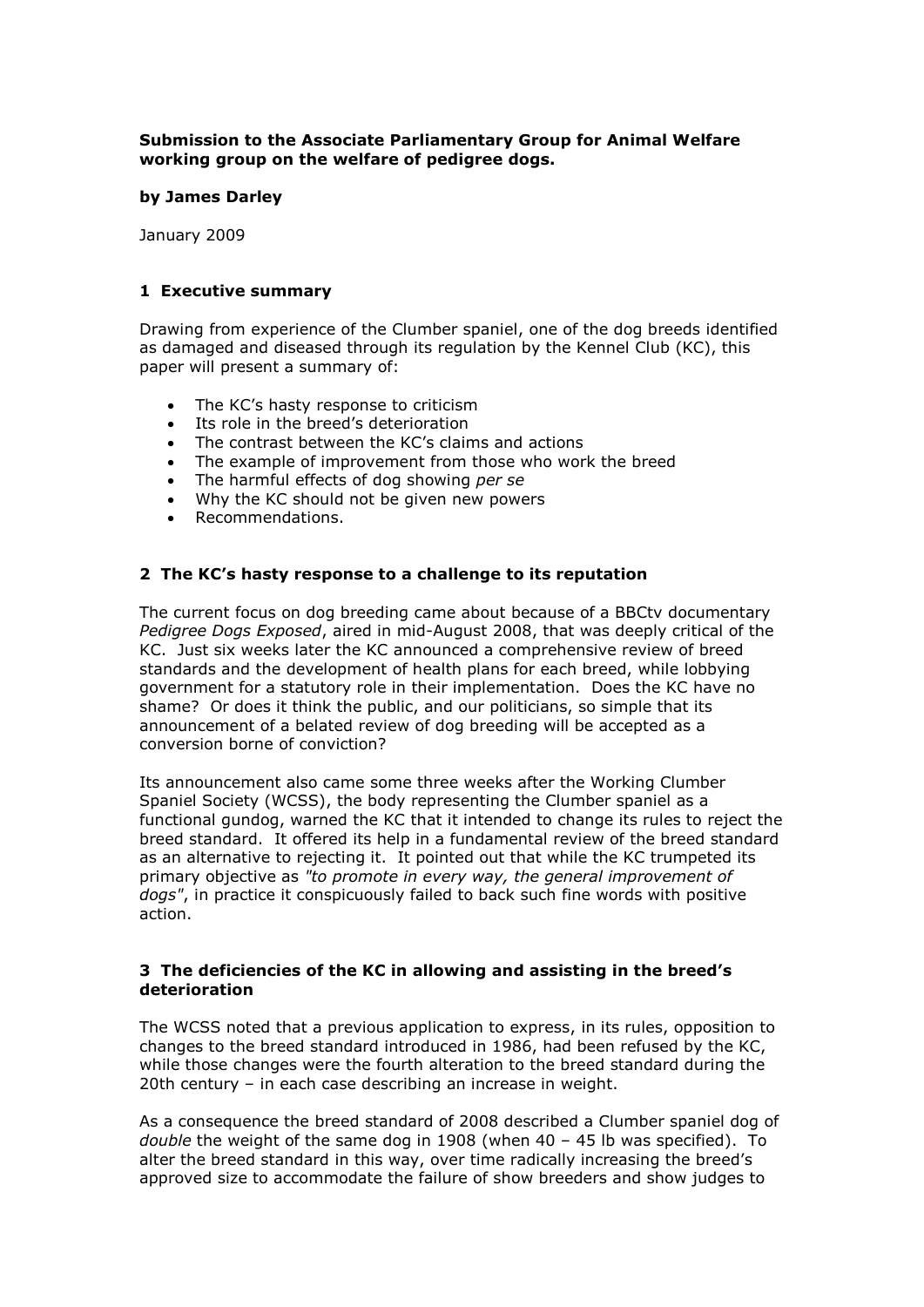conform, is not in the interests of the breed, not consistent with the KC's stated primary objective. This process of continuous enlargement directly contradicts statements now appearing on the KC website: *"Breed standards are a blueprint for a healthy dog . . . we actively discourage the exaggeration of features in any breed . . . The standards have been, and will continue to be amended, when necessary to ensure the breeding of healthy, well-conformed dogs."*

While the KC is attempting to reinvent itself as the guardian of breeding quality and health in dogs, and seeking new legislative powers to enforce its decisions, its record tells a wholly different story. It is regarded by many in the dog world outside the exhibition ring as a force for deterioration that is monopolistic, bureaucratic and compromised by its dependence on income from show interests. Why else would it have colluded in the continuous exaggeration of breeds and periodically changed the standards to match the dogs? It should, of course, have enforced compliance to earlier standards.

#### **4 The contrast between the KC's claims and the actions actually taken**

Proposed changes to the Clumber spaniel breed standard are now (mid-January 2009) shown on the KC website. These are only slightly modified from the "interim" standard it introduced on January 1 for consultation. That version described weights of 80 lb for dogs and 65 lb for bitches as maxima. They had previously (1986-2008) been defined as *"ideal"*. Ideal for whom, it may well be asked, when the pre-1986 standard had given weights of 55-70 lb for dogs and 45-60 lb for bitches. The modified interim standard, apparently adopted by the KC while ignoring the WCSS submission calling for more radical weight reductions, shows weight definitions submitted by the breed club (ie show interests): these now call ideal, weights for dogs of 65-75 lb and bitches 55-65 lb. It is movement in the right direction, and the first reduction in weights ever, so welcome, but too marginal to be anything more than token.

Weight is the core issue in determining type. The other changes in the breed standard shown on the KC site are sensible in limiting exaggeration, and not before time, but will be of no value in fulfilling the KC's trumpeted claim – that standards have now been amended to ensure that all dogs are fit for their original function – unless weight is reduced to the kind of level evidenced by today's working specimens, which probably means 45-55 lb for dogs, 35-45 lb for bitches. That suggests a further 20 lb off, around another third. The notion of expecting a spaniel of 80 lb, or even a little less, to hunt for long periods, in thick cover or difficult terrain, is simply ridiculous to a field sportsman. The dog will exhaust itself in no time just carting its own body weight about.

The Clumber also suffers hereditary defects and diseases that have been allowed to accompany its growth in size. Structural weaknesses manifest themselves in hip, elbow and back troubles. The breed is still among the very worst to exhibit hip dysplasia, despite the improvement to the mean score coming from working specimens (see below). Entropion (an eye defect) remains a problem, requiring correction by surgery. Inefficient tear-ducts are another, not easily dealt with. In show-bred dogs, a short muzzle, folds of skin falling into the face, short legs, a long back and an excessively full coat all handicap their potential for work, while the discouragement of coloured markings in favour of a largely white coat means loss of skin pigment and a resulting sensitivity.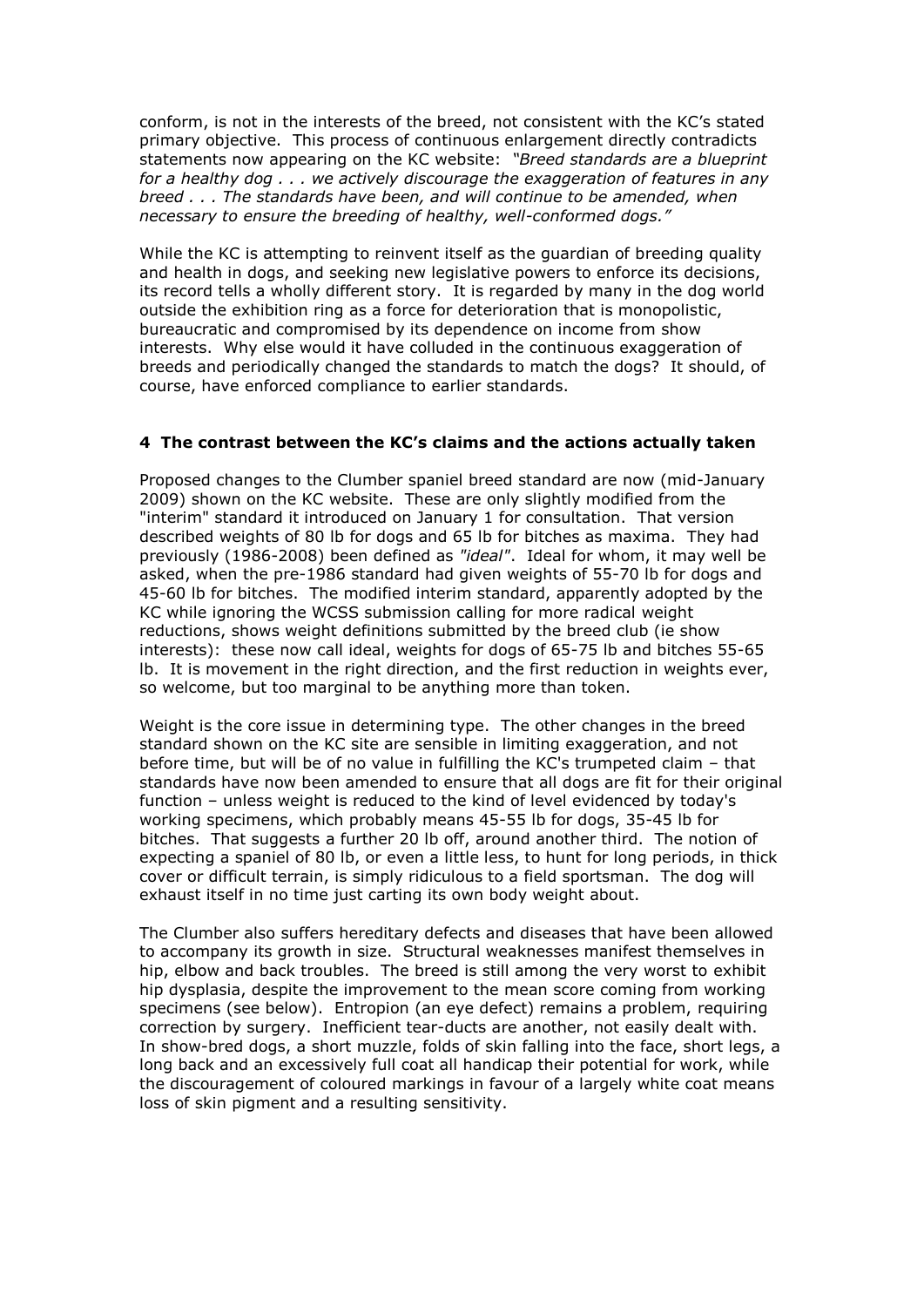#### **5 The example available to the KC, but disregarded, of improvement in the same breed by those who use it as a working gundog**

While its members have effectively ignored the KC breed standard, the WCSS has developed its own breeding commendation scheme which has been regarded as a model of good sense. In less than a quarter of a century since its formation, the society has helped achieve a remarkable transformation in the fortunes of Britain's largest land spaniel. Much progress has been witnessed in the soundness, lack of exaggeration, trainability and field performance of Clumber spaniels. What has been achieved has been despite the Kennel Club's regulatory role, not because of it.

The society has encouraged the breeding of specimens free from major faults and exaggerations, of more modest size, of good temperaments suited to training and work. It has arranged a regular programme of field trials and other competitive events as platforms for the objective assessment of demonstrably good work.

Among the minority spaniel breeds (field, Sussex, Welsh springer, American cocker and Clumber spaniels), Clumbers dominate. In the past 10 shooting seasons, 11 different dogs have won field trials, while in the previous 84 there was just one (a dog of mine, in 1990).

Data from more than 5000 X-rays shows the average score for hip dysplasia in work-bred Clumbers is 12 (low being good); for others it is 55: overall it remains stubbornly around 40, the worst or second worst in the dog world.

In size and type, temperament and trainability, pace and punch, Clumbers have been restored to a Victorian model that owes nothing to the breed standard, but meets the expectations of sportsmen. Demand continues to grow for these appealing gundogs in the field.

The society has gained the respect of the shooting community and has been well supported by its members, to the point where it is numerically stronger than the breed club. It has thereby demonstrated that it represents a body of opinion about the future of the breed that is, in fact, the mainstream; and that showing, and breeding for show without regard to the breed's real characteristics and needs, is a marginal activity.

There is only one organisation involved in Clumber spaniels which can point to a record of service to the breed and achievement in the improvement of its health, and that is the WCSS – not the breed club, and not the KC.

Yet, amazingly, the WCSS was not informed by the KC of the review of the breed standard taking place, and the development of a breed health plan, and had to ask to participate. If any organisation was in a position to demonstrate from experience what works in Clumbers, it is the WCSS, yet the KC had apparently chosen not to involve it.

While the KC was reluctantly persuaded to consult the WCSS, it appears to have taken no notice at all of its recommendations in the new, modified interim breed standard. In it, it presents the illogical contradiction of requiring that a Clumber *"should be firm, fit and capable of a day's work in the field"*, while describing weights so high that this aim is not so much laudable as laughable to any sportsman with experience of trying to achieve it.